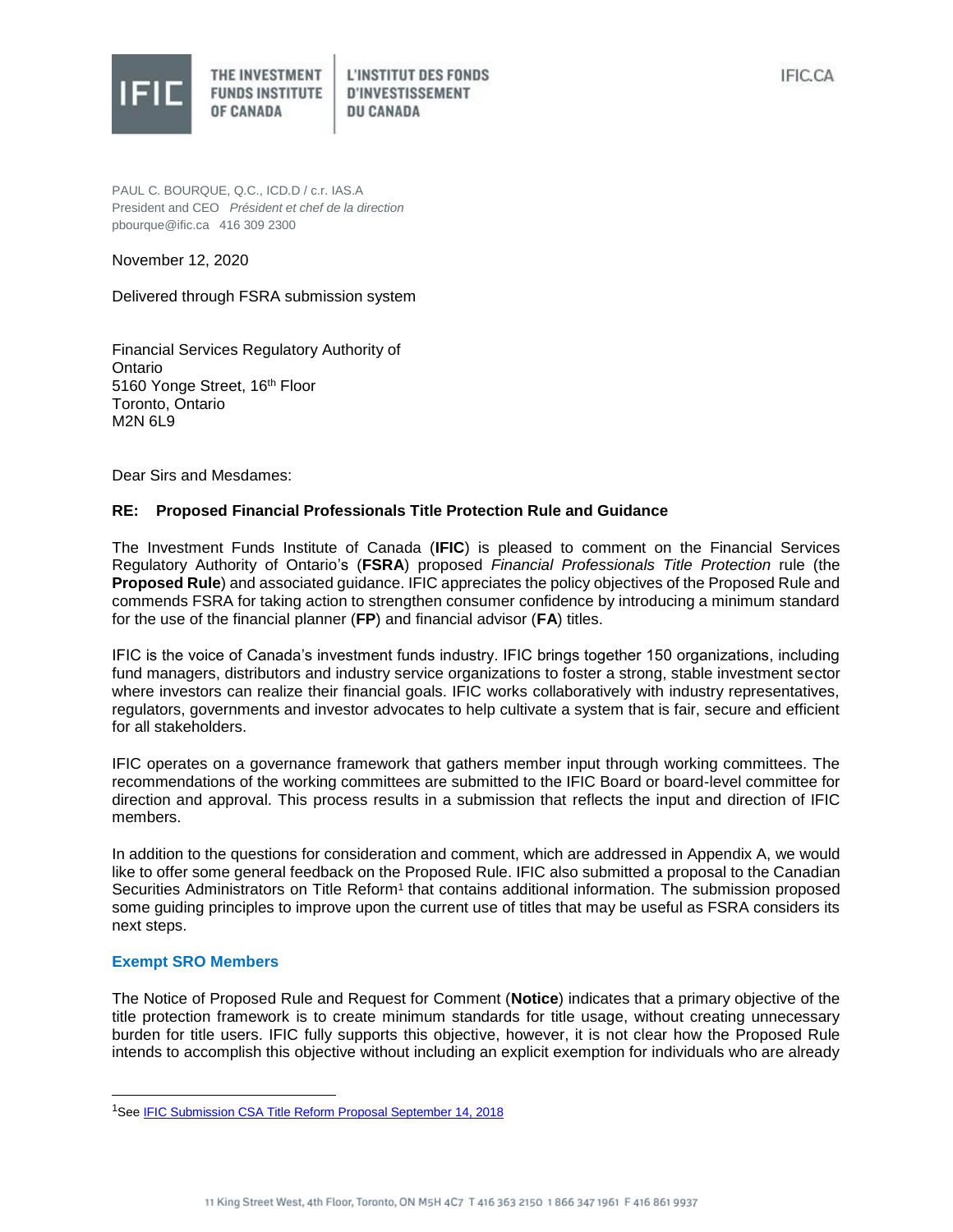subject to a regulatory framework that meets or exceeds the proposed standards and expectations. The lack of an explicit exemption creates the possibility of duplicative and confusing rules, which is contrary to the stated objective.

The Mutual Fund Dealers Association of Canada (**MFDA**) and the Investment Industry Regulatory Organization of Canada (**IIROC**) (collectively the **SROs)** require their approved persons to meet a minimum standard of education, training and experience before performing registerable activities<sup>2</sup>. The minimum requirements to conduct registerable activities are substantially similar to the proposed minimum standards for using the FA title. As such, all SRO registrants should be able to use the FA title without any additional costs or oversight from a credentialing body.

Similarly, the SROs have rules<sup>3</sup> that prohibit individuals from holding themselves out in a manner that could be deceptive or misleading. This prohibition includes using a business title or financial designation without the required proficiency or qualifications. SRO members generally preclude individuals from using the FP title unless they have obtained a recognized financial planning designation, which again aligns with the expectations set out in the proposed rule.

It is worthwhile to note that, while the Proposed Rule seeks to regulate only the use of the FP and FA titles, the SRO<sup>4</sup> rules look beyond the title to address both how an individual holds themselves out as well as the activities being conducted. In evaluating appropriate business titles, SRO members are expected to consider a range of factors including:

- the role and function the individual is approved to undertake;
- the services and/or products that an individual is approved to sell and/or advise on;
- the qualification, education and experience of the individual; and
- the actual role, function and office held by the individual.

Lastly, it is important to acknowledge that in addition to day-to-day supervision by the member firm, regular business conduct exams are conducted by the applicable SRO to help ensure a high standard of conduct by its members and approved persons. Furthermore, SROs are subject to oversight by the statutory regulators who ensure the SROs continue to develop and uphold acceptable standards to protect investors.

Given the existing SRO regulatory framework, we submit that any incremental requirements, oversight or costs to SRO members would be duplicative and unnecessary. As such, SRO members, approved persons and their staff should be exempt from the Proposed Rule.

# **Consider Relationship Disclosure Information**

IFIC supports FSRA's intention to enhance consumer confidence by creating a minimum standard for the use of the FP and FA titles. Critical to the success of this initiative is the ability of consumers to understand what services and capabilities they should expect from an individual who uses the FP or FA title. However, in our view, creating a minimum standard for an indeterminate activity may introduce confusion and uncertainty rather than provide greater confidence in the quality of service being provided by individuals using the FP and FA titles.

An FP is commonly understood to be a type of financial advisor who helps create a plan to reach one or more financial goals. Financial planners may offer a variety of services or may limit the services they offer to specific areas<sup>5</sup>.

l

<sup>2</sup> See IIROC Dealer Member Rules 18 and 2900, MFDA Rule 1.2

<sup>3</sup> See IIROC Dealer Member Rules 18.16 and 29.7, MFDA Rule 1.2.5

<sup>4</sup> As an example, refer to [IIROC Notice 14-0073](https://www.iiroc.ca/Documents/2014/3254a1ea-88c7-4ebb-b00c-4167f2708b67_en.pdf#search=14%2D0073)

<sup>&</sup>lt;sup>5</sup> See **FCAC** website - [Choosing a financial advisor](https://www.canada.ca/en/financial-consumer-agency/services/savings-investments/choose-financial-advisor.html)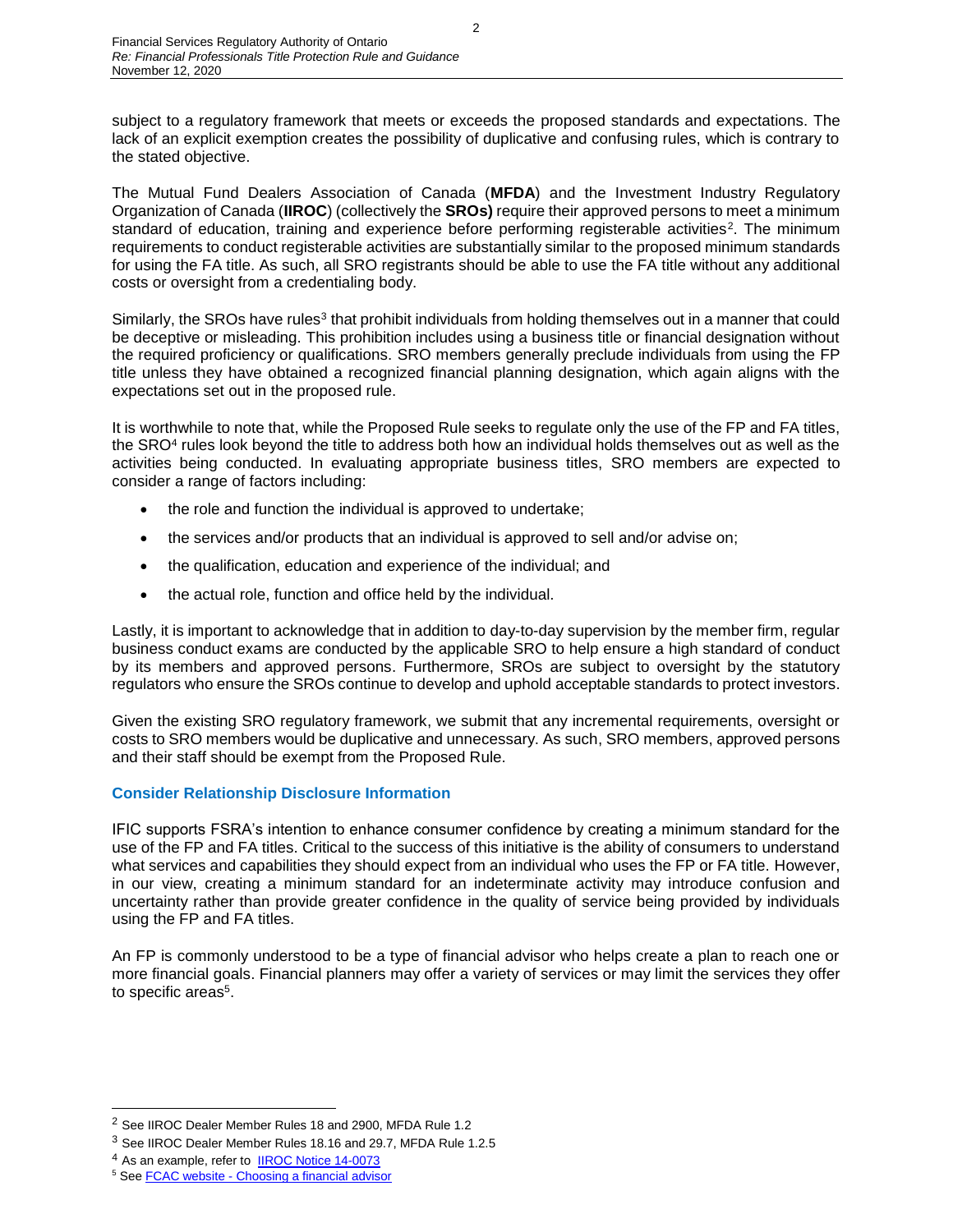An FA is a more general term that is commonly used by anybody who helps consumers manage their money<sup>6</sup>. Given that both the FA title and the minimum standard for using the title are quite broad, the nature and scope of the expected activity may not be readily apparent to the average consumer.

To provide valuable clarity to consumers, securities registrants<sup>7</sup> provide their clients with relationship disclosure information that includes a description of the products and services they will offer their clients. The relationship disclosure information provides clarity for clients of securities registrants and supports the recommendation that SRO members, their approved persons and staff should be exempt from the proposed rules.

To ensure consumer clarity, it may be prudent to consider the extent to which title users who are not securities registrants provide similar transparency to their clients.

# **Undertake a Regulatory Impact Analysis**

Section 22(2) of the *Financial Services Regulatory Authority of Ontario Act, 2016* requires a qualitative and quantitative analysis of the anticipated costs and benefits of a proposed rule. We believe this is an important step in the rule-making process. We encourage FSRA to adopt a fulsome regulatory impact analysis, in addition to a robust cost-benefit analysis process, as outlined in the IFIC submission to OSC Staff Notice 11-784 *Burden Reduction*<sup>8</sup> . A robust cost-benefit analysis should take into consideration the anticipated costs and benefits for various stakeholders, particularly where a proposed rule my overlap with existing regulation.

# **Consult on Equivalent Titles**

The Proposed Rule intends to restrict the use of the FP and FA titles, as well as equivalent or other titles that could reasonably be confused with such titles. Determining which titles are equivalent or could reasonably be confused with an FP or FA title is a highly-subjective exercise.

While it is reasonable to assume that the Proposed Rule intends to capture titles such as "advisor" and "adviser", if FSRA intends to consider a broader range of titles, it would be prudent to engage industry stakeholders in advance to consult on which titles are equivalent to, or could reasonably be confused with, the FA and FP titles.

## \* \* \* \* \*

IFIC appreciates the opportunity to provide feedback on the Proposed Rule and guidance. We would be pleased to provide further information or answer any questions you may have. Please feel free to contact me by email at [pbourque@ific.ca](mailto:pbourque@ific.ca) or by phone at 416-309-2300.

Yours sincerely,

l

THE INVESTMENT FUNDS INSTITUTE OF CANADA

By: Paul C. Bourque, Q.C, ICD.D President and CEO

<sup>6</sup> See FCAC website - [Choosing a financial advisor](https://www.canada.ca/en/financial-consumer-agency/services/savings-investments/choose-financial-advisor.html)

 $^7$  "securities registrants" will include SRO members and approved persons as well as firms and individuals directly registered with the statutory regulator.

<sup>8</sup> Se[e IFIC Submission OSC Staff Notice 11-784 Burden Reduction March 1, 2019](https://www.ific.ca/wp-content/uploads/2019/02/IFIC-Submission-OSC-Staff-Notice-11-784-Burden-Reduction-March-1-2019.pdf/21945/)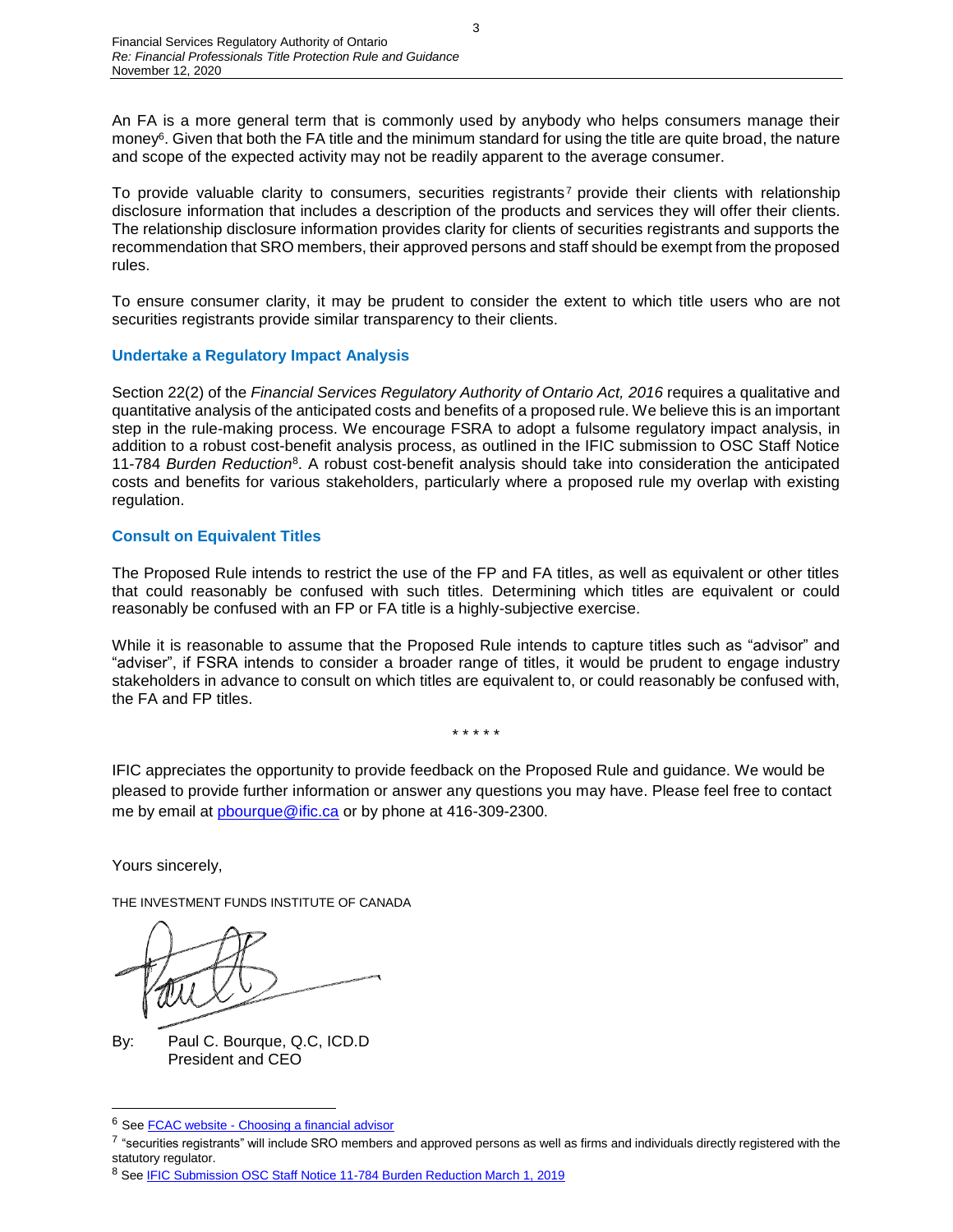# **APPENDIX A**

# **FP and FA Credentials**

**1. FSRA is seeking feedback on the above approach and whether the Proposed Rule and FP and FA baseline competency profile adequately reflect the technical knowledge, professional skills and competencies that should be included in a credentialing body's education program to establish the minimum standard for FP and FA title users**.

IFIC supports the intent and the general approach taken by FSRA. However, we believe that there are some key elements that have not been fully contemplated.

The relationship between a consumer and an FP or FA may be an on-going relationship or it may be a limited engagement for a defined purpose. The ability to use an FP or FA title should not be diminished or impaired by the length of the relationship with the client.

Each of the competency profiles expects the title user to be able to develop and present suitable investment recommendations. The provision of suitable financial planning strategies or financial advice may be independent of providing a specific investment recommendation. As such we recommend that the FP competency profile be amended to refer to the provision of financial planning or investment recommendations, and the FA compentency profile be amended to refer to the provision of suitable financial or investment recommendations.

Technical knowledge has been referred to in the competency profiles as "KYP". As noted above, the provision of financial planning strategies or financial advice may be independent of providing a specific investment recommendation. Accordingly, reference to Know Your Product (KYP) should be removed.

#### **Disclosure**

**2. FSRA is seeking comments on whether FP and FA title users should be required to disclose to their clients the credential they hold that affords them the right to use an FP or FA title. FSRA is seeking feedback on the form that this disclosure could take and the overall consumer benefits it could achieve.** 

If the qualifying credential to use an FP or FA title is a relevant industry designation, such as the CFP, it is customary for an individual to note the designation after their name. This should continue to be an acceptable practice.

While we do not generally object to title holders disclosing their qualifying credentials, we do not believe that this disclosure should be required.

#### **Exemptions**

**3. FSRA is seeking comments on whether the framework should allow for any exemptions. In particular, FSRA is requesting comments on the principles governing an exemption regime, the extent to which exemptions may be required, to whom they should be made available (if at all), and the benefits and drawbacks of permitting exemptions.**

SRO members, their approved persons and staff should be exempt from the Proposed Rule. As previously noted, the current regulatory framework set out by the SROs is sufficient to meet the objectives of the Proposed Rule. Subjecting SRO members to additional fees and oversight will not provide any incremental benefit to consumers, but will result in unncessary regulatory burden and costs for title users.